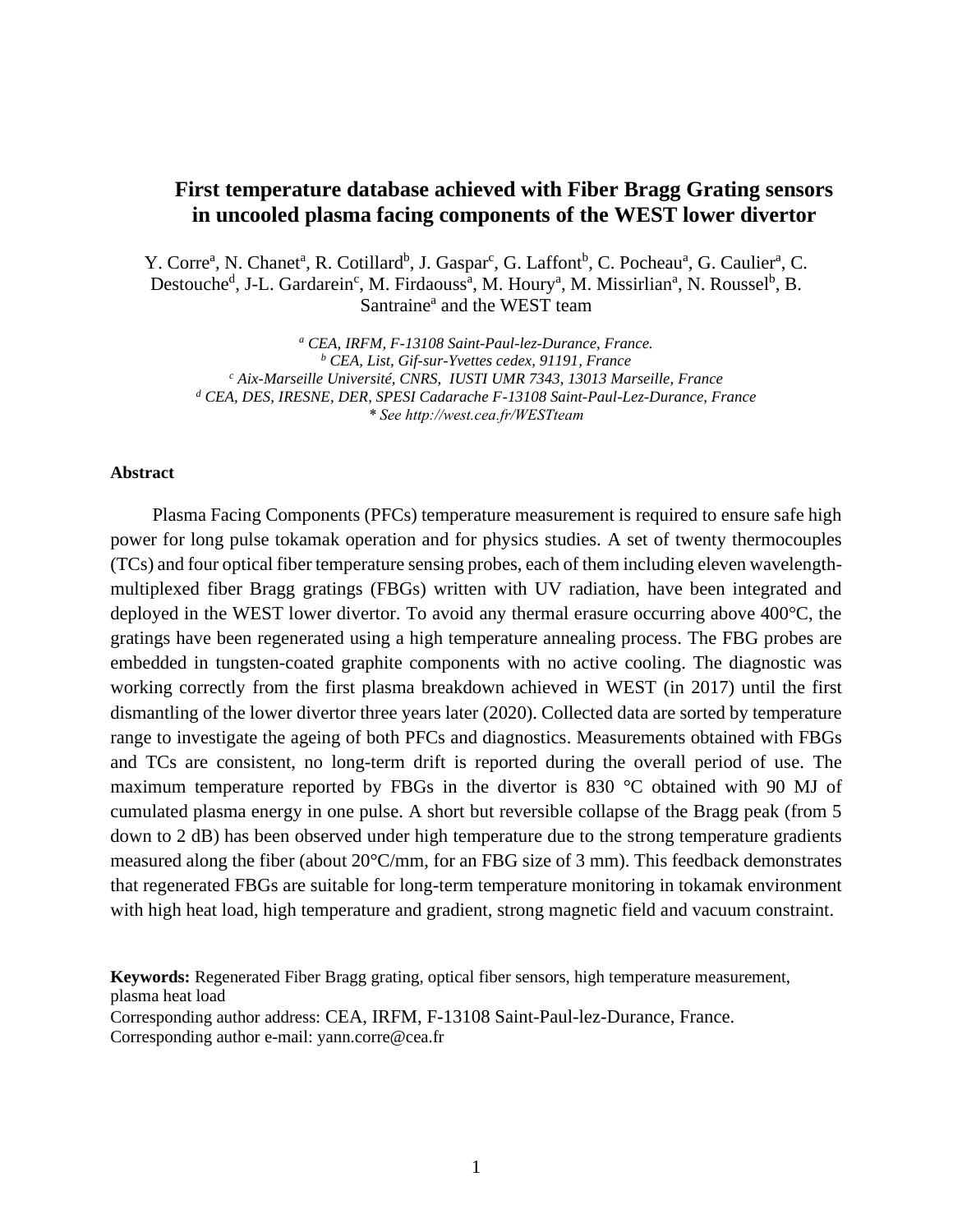### **1. Introduction**

The WEST project (W-tungsten Environment and Steady State Tokamak) consists in transforming the Tore Supra tokamak in an X-point divertor configuration while keeping its long pulse capability, in order to test the ITER divertor technology [1]. The main goal is to test the actively cooled tungsten (W) Plasma Facing Units (PFUs) representative of the ITER divertor target [2] under high heat load (in the 10-20 MW.m<sup>-2</sup> range). In WEST, each PFU is composed of 35 W monoblocks of individual size 12 mm  $\times$  26 mm (depth  $\times$  height), toroidal width varying from 28 to 32 mm on the high and low field side respectively, assembled with a gap of 0.5 mm on a CuCrZr heat sink tube [2]. As the completion of the ITER-like target required more time than the tokamak platform, WEST (phase 1) started the operation in 2017 with 6 actively cooled ITER-like PFUs and 450 non-actively cooled PFUs made of graphite with a thin coating of tungsten  $(\sim 15 \mu m)$  in the lower divertor. This was the opportunity to test the Fiber Bragg grating (FBG) technology in tokamak environment [3], featuring high temperature as expected in the lower divertor with uncooled components. A FBG consists of a spatially periodic modulation of the refractive index created along a desired length of the core of an optical fiber. A narrow spectral band of the incident light within the fiber is reflected by successive, coherent scattering from the periodic index modulation [4]. The strongest interaction or mode coupling occurs at the Bragg wavelength given by:

$$
\lambda_B = 2 n_e \Lambda \tag{1}
$$

where  $n_e$  is the effective index of refraction (~1.46) and  $\Lambda$  is the grating period. The principle of the temperature measurement is based on the determination of the wavelength shift of the Bragg peak reflected by the grating that is induced by the changes of the grating period and by the thermooptic coefficient of the fiber. FBGs are of great interest for fusion experiment because they are immune to electromagnetic interferences and allow the measurement of a large number of temperature spots along a single fiber. The main limitation is the erasure of the gratings which may occur above 400 °C for long term operation. FBG high temperature measurement is a challenging task and currently a major research topic. FBG strain or temperature sensors are foreseen in ITER tokamak in the magnet structure (temperature between 4.5K and 300K) [5], in the helium cooled lithium lead Test Blanket Module [6] and also in the vacuum vessel [7]. They have been already tested and installed in the Joint European Torus (JET) [8] and ASDEX Upgrade (AUG) [9] tokamaks to measure forces induced on the vacuum vessel during disruption and deformation of the passive stabilizing loop induced during plasma experiment respectively. More recently, FBG have been successfully used to monitor the temperature of a W/ Cu mono-block mock-up based on the ITER technology during a high heat flux (HHF) test up to  $10 \,\mathrm{MW.m^{-2}}$  heat load [10, 11]. Among the various solutions considered to develop temperature-resistant FBGs, the regeneration process [12] shows that the FBG can survive above 900°C with long-term use (> 9000 hours).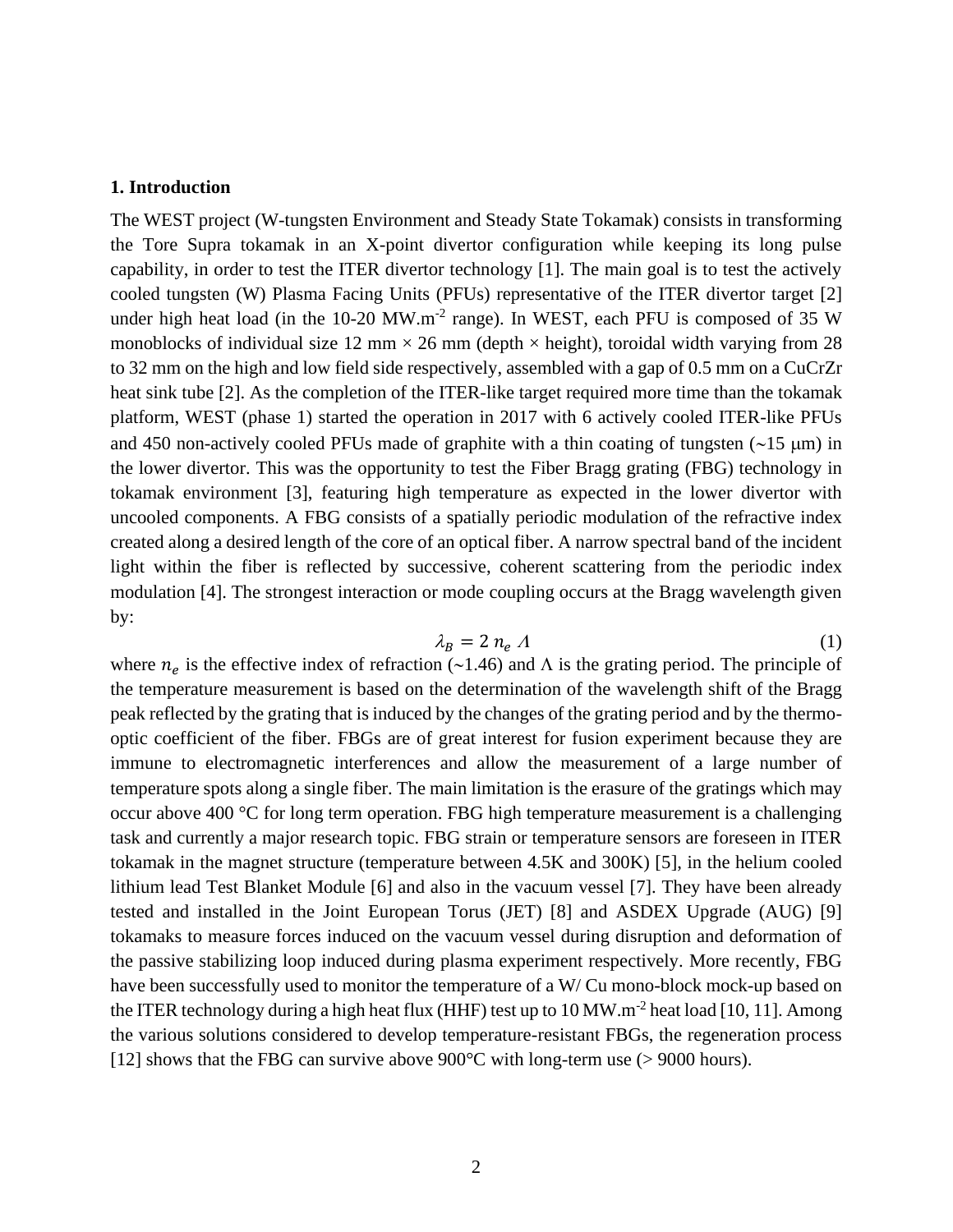The FBG diagnostic has worked correctly from the first plasma breakdown achieved in WEST, measuring the first plasma quivering, until the dismantling of the lower divertor three years later. This paper reports on temperature measurements achieved over that period, covering more than 2600 pulses with continuous increase in plasma performances and power capabilities, as well as technological limitation arising at high temperature and long-term stability of FBG measurements in a tokamak environment.

The paper is organized as follows. The experimental set-up and temperature measurements data-base are presented in section 2. Section 3 shows the record achieved in WEST in term of temperature as well as the dynamic of the spectrum under very high temperature gradient. A strong collapse of the Bragg peak was observed. The last section shows the ageing of the FBG diagnostic after 3 years of exploitation.

### **2. Experimental set-up and temperature measurement database**

### 2.1) Diagnostic set-up

The goal of the FBG diagnostic in WEST is to monitor the bulk temperature in order to: (1) protect the component and its coating to avoid any excessive thermal dilatation and cracks formation [13], (2) cross-calibrate the IR thermography system which is disturbed by the emissivity uncertainties and potential reflection in the hot environment [14], (3) compute the plasma heat load as depicted in [15] and last (4) test the feasibility to use an FBG system directly into the PFU. Four optical fiber temperature sensing probes, each of them including eleven regenerated fiber Bragg gratings equally spaced by 12.5 mm (equivalent to one ITER-like tungsten monoblock), have been specifically designed and manufactured for the WEST project (full description of the first FBG diagnostic is given in [3]). The four probes are embedded in W-coated graphite components at two different distances from the surface, center of the grooves are 4 mm (FBG upper) and 7.5 mm (FBG lower) to cover a wide range of temperature. In the WEST lower divertor, each individual graphite PFU is divided into two parts, the High Field Side (HFS) and Low Field Side (LFS) PFU. The size of the W-coated graphite PFU is about 30 mm large, 26 mm thick (height), 326 mm and 256 mm long for the HFS and LFS PFU respectively. The FBG diagnostic is installed in the LFS of the divertor, below the outer strike point (OSP), because the heat load is expected to be higher on this part (see figure 1).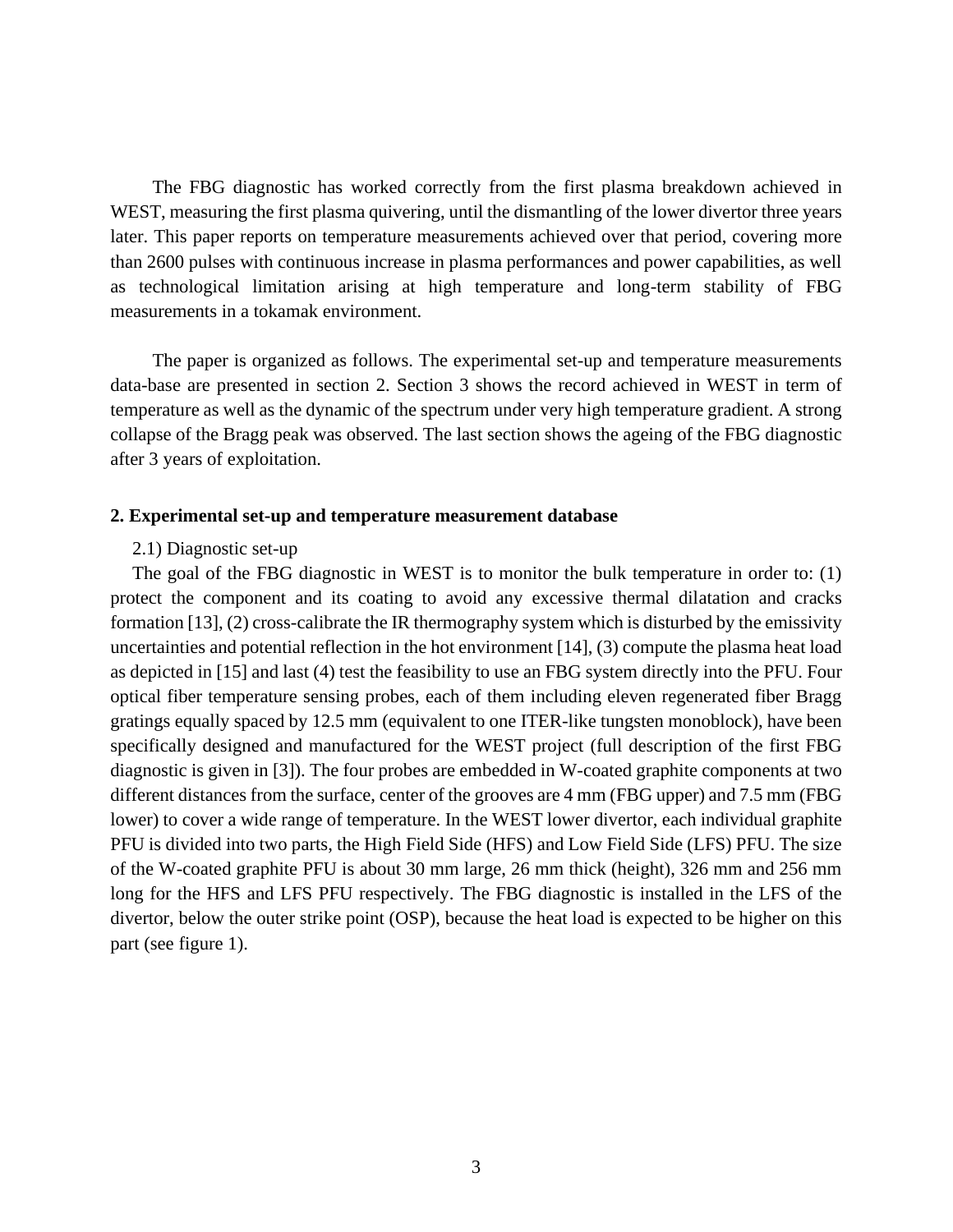

Figure 1: Lower single null magnetic configuration with fixed toroidal magnetic field  $B = 3.7$ T at  $R_0 = 2.5$  m. The FBG probes are located below the OSP.

The deployment of the FBG system in WEST is based on one set of two optical fibers, upper and lower FBG which are installed in two adjacent PFU, duplicated in two different divertor sectors (each sector having 30° toroidal extension). The FBG sensors are located in the maximum heat load areas regarding the toroidal modulation of the magnetic field (see figure 2). The material used is graphite R6710 delivered by SGL carbon company (with thermal conductivity of  $K \sim 82$  W.m<sup>-</sup> <sup>1</sup>.K<sup>-1</sup> at T = 200°C) and the W-coating is about 15  $\mu$ m thick. Surface temperature should be limited to 1200°C for standard operation and further (up to 1800°C) for a limited number of experiments to avoid delamination of the W-coating [13].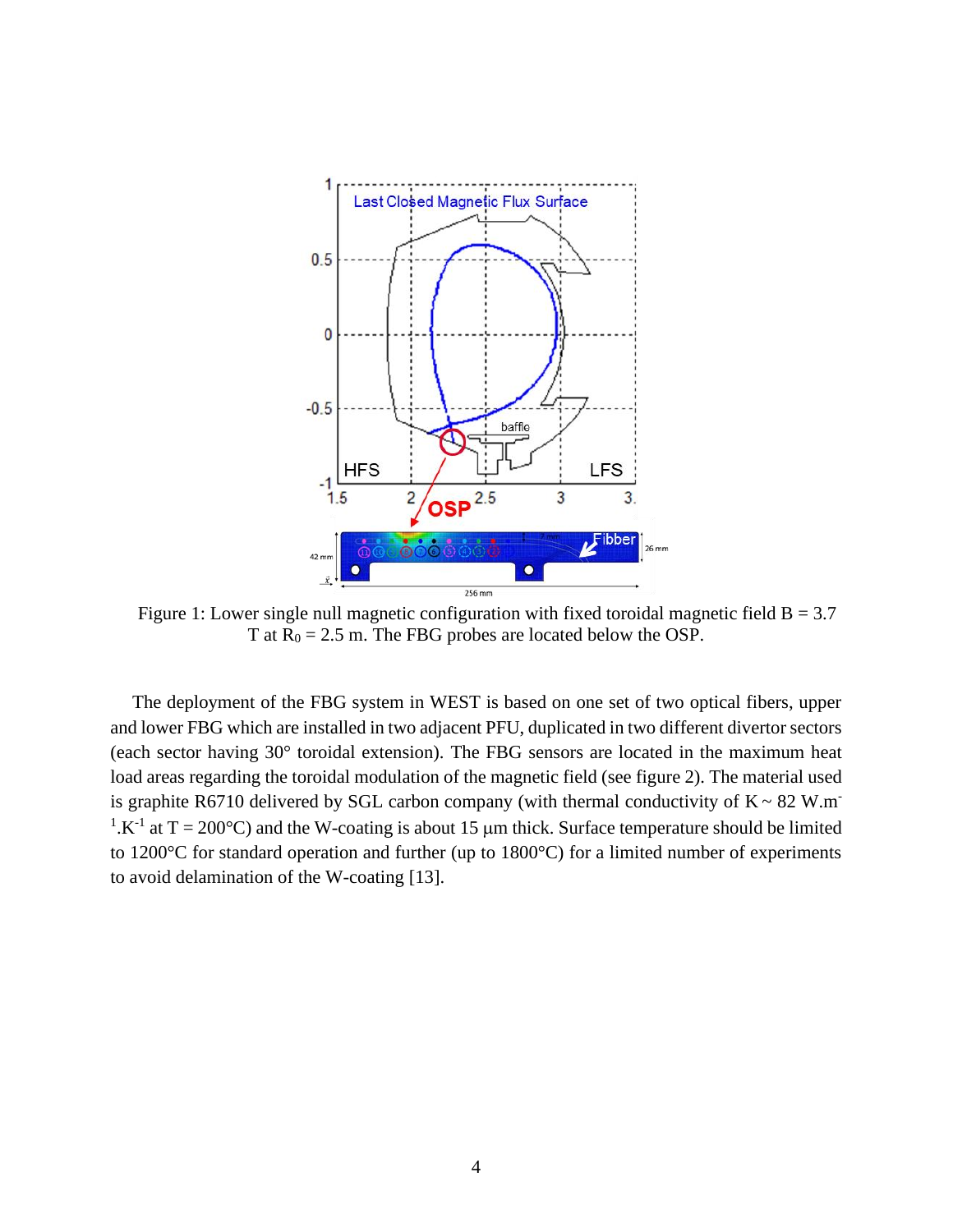

Figure 2: Infrared (IR) image of the lower divertor equipped with W-coated graphite PFUs. Upper and lower FBG are located on the maximum heat load areas.

The typical size of a single fiber Bragg grating is about 3 mm in length and space between two consecutive FBGs is 12.5 mm. The eleven 12.5 mm spaced FBGs are simultaneously regenerated using a high-temperature annealing process as depicted in [16]. The process is performed with a homemade compact tubular furnace and uses a thermocouple near the FBG in order to control the temperature during the thermal treatment. During the regeneration protocol, the temperature of the furnace is raised to 920°C which is the point triggering the regeneration for all the multiplexed FBGs. The full process, FBG photowriting using a UV cw argon laser emitting at 244 nm followed by the regeneration step, has been applied successfully to the four dedicated temperature probes. The probes are made of  $150 \mu m$  diameter single-mode polyimide-coated silica-glass optical fiber inserted within a 1 mm diameter metallic capillary hermetically sealed at its extremity. The temperature probe is fixed to the component with graphite adhesive made for use up to 1300°C. The thermal behavior of the W-coated graphite PFU is simulated with finite-element calculation performed with the ANSYS [13] or CASTEM codes [15]. A 2D nonlinear unsteady calculation combined with the Conjugate Gradient Method (CGM) and the adjoint state is used in order to estimate the space and time evolution of the surface heat flux,  $q_n$  [MW.m<sup>-2</sup>], based on FBG or TC temperature measurements [15, 17].

### 2.2) WEST experiments (Phase 1)

WEST is currently equipped with upper and lower divertor coils, W-coated upper divertor, baffle, inner bumper and with a flexible lower divertor made of twelve 30° sectors where the W-coated and ITER-like W monoblocks are installed. The additional heating and current drive power is provided by high frequency heating systems, namely ion cyclotron resonance heating (ICRH) and lower hybrid current drive (LHCD), capable to deliver up to 9 MW of ICRH power and 7 MW of LHCD power. The WEST magnetic configurations allow for elongated plasmas in lower or upper single null, or double null configurations. For a standard elongated lower single null case, the X-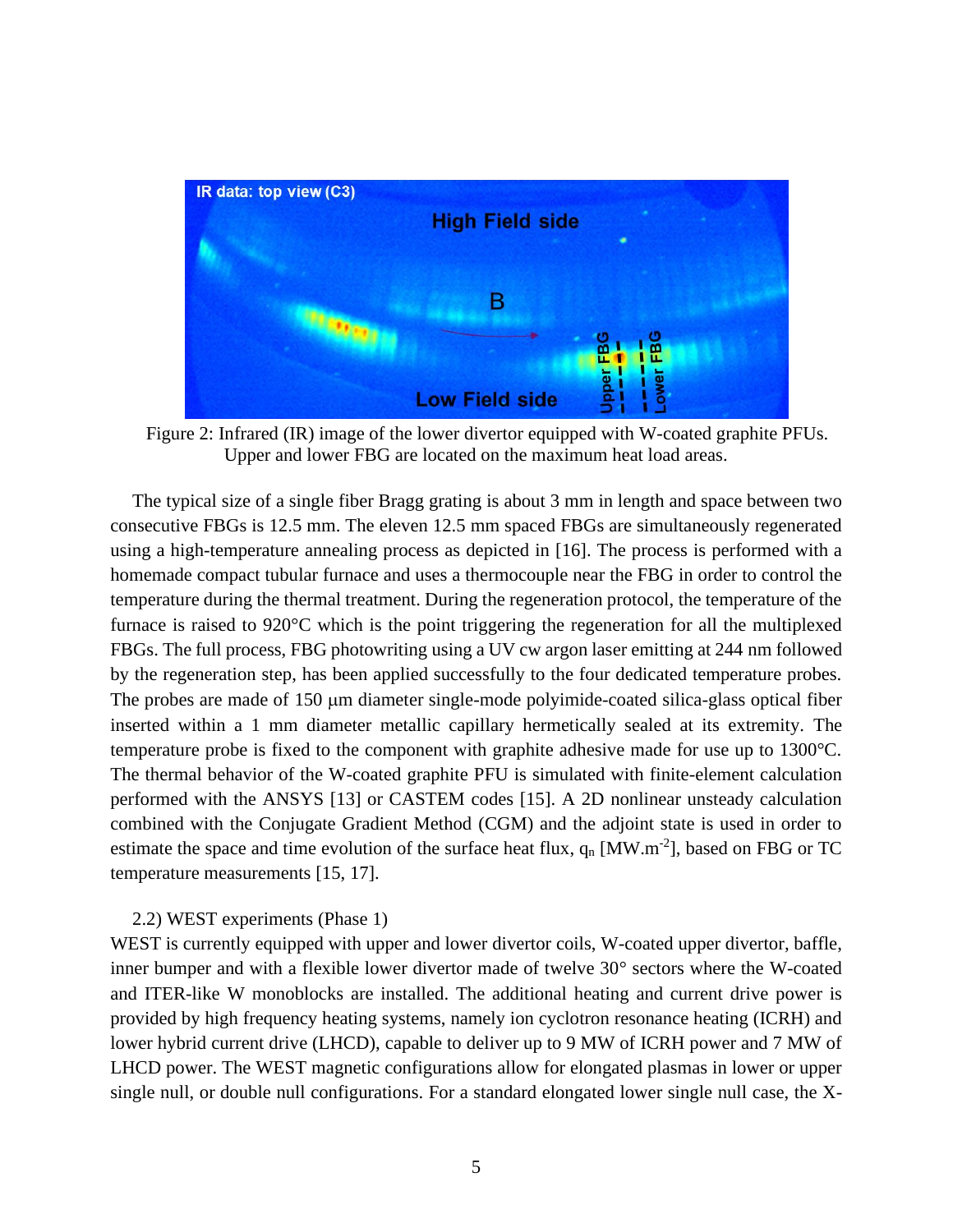point height range, is up to 10 cm, see figure 1. In its first phase of operation with a mix of actively cooled and non-actively cooled components, WEST has achieved four experimental campaigns, from C1 to C4. The first one was dedicated to the commissioning of the machine and plasma breakdown strategy (C1) [18]. The second one was dedicated to the increase of the plasma current, development of the X-point magnetic configuration and increase of the external power (C2). The last two experimental campaigns were dedicated to physics studies and performances improvement (C3 and C4). The main achievements performed in WEST Phase I are summarized in table 1. WEST had cumulated about 6 hours of plasma exposure and 17 GJ of injected energy. The main scenario was lower X-point configuration, L-mode operation with divertor peak heat flux up to  $\sim$  5  $MW/m<sup>2</sup>$ . About 2600 plasma experiments have been successfully achieved. On top of that, a large number of transients (mainly disruptions and MHD events) was also reported (~ 2000 transients), each producing thermo-mechanical stresses into the plasma facing components.

|                               | <b>N<sub>b</sub></b><br>Plasma | lp max<br>(kA) | Duration Cumul Disrup-<br>max(s) | (s)  | tions | LH<br>(pulse) | LH max<br>(MW) | <b>WLH</b><br>total (MJ) (pulse) | IC  | IC max<br>(MW) | WIC.<br>total<br>(MJ) |
|-------------------------------|--------------------------------|----------------|----------------------------------|------|-------|---------------|----------------|----------------------------------|-----|----------------|-----------------------|
| C <sub>2</sub><br>Nov17-Feb18 | 716                            | 805            | 10.5                             | 1553 | 282   | 168           | 2.5            | 95.5                             | 0   | 0              | 0                     |
| C <sub>3</sub><br>July-Dec18  | 1076                           | 818            | 37.5                             | 7302 | 730   | 572           | 5.3            | 4947                             | 186 | 1.4            | 105                   |
| $C4 - D2$<br>July-Nov19       | 1157                           | 1004           | 55                               | 9968 | 755   | 509           | 5.4            | 7823                             | 339 | 5.7            | 1139                  |
| <b>C4 - He</b><br>Oct-Nov19   | 345                            | 709            | 29                               | 2991 | 275   | 196           | 4.5            | 4300                             | 21  | 0.3            | 3                     |

Table 1: Summary of the main achievements performed in WEST phase I: number of plasma, plasma current (Ip), maximum pulse duration, cumulated plasma duration, number of

disurptions, number of pulses with LH/IC heating, maximum LH/IC heating power, total energy injected with LH/IC systems.

## 2.3) FBG measurement

For each pulse and each FBG sensor, data processing enables to get the position of the peak in the spectrum and the temperature of the component as function of time [17]. Data are synchronized with the WEST clock and recorded from the starting of the pulse up to the end of the plasma phase, with 100s more extension to access the cooling of the PFU. FBG spectrum, peak positions and temperature data are accessible by every-one in the WEST data-base. During each pulse, the temperature of the PFU is rising up to a maximum when the power switch-off, then the accumulated heat diffuses slowly through the components and the temperature of the component drops as illustrated in figure 3. The initial and maximum of temperature measured by the lower FBG during this pulse are 130°C (before LH launcher powers up) and 385°C (when LH launcher powers off) respectively and the peak heat flux is located near FBG7. As function of the duration between two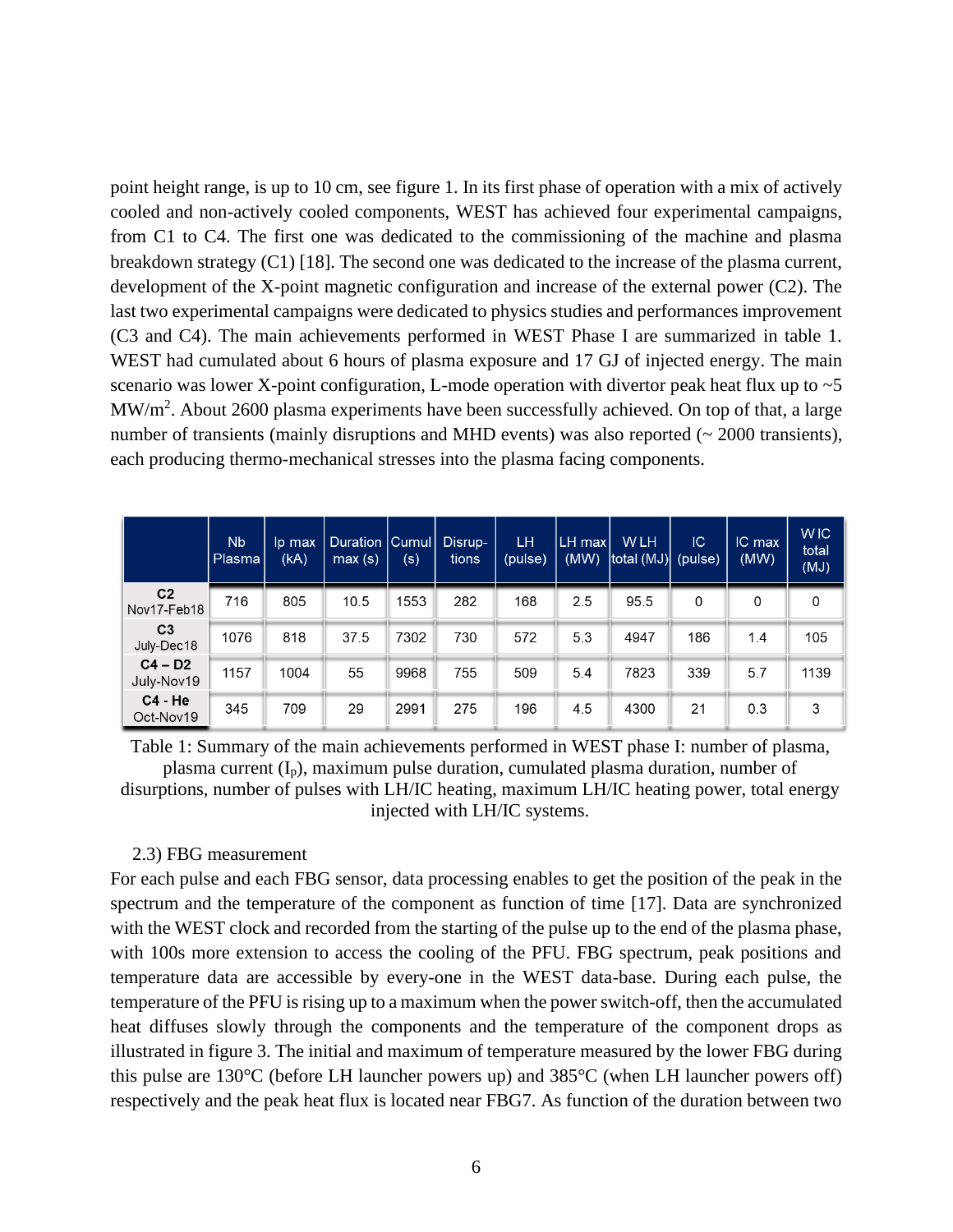experiments (20 minutes in average), the initial temperature is spanning from 70°C (first pulse of the session) up to 300°C (during full plasma exploitation).



Figure 3: FBG temperature measurement during WEST experiment #54033 ( $I_p = 500$  kA,  $P^{LH} =$ 4.5 MW) showing the temperature rise and cooling of the tile during and after the power cut-off respectively.

2.4) FBG temperature data-base

The maximum of temperature reported by one upper FBG probes after each pulse during the C3 (blue points) and C4 (red points) experimental campaigns are displayed in figure 4. During C3, the temperature is covering the small to medium temperature range, from 70°C up to 400°C. In this temperature range, conventional FBG measurement (without regeneration) should have worked. During C4, the progress made in WEST in terms of injected power and time duration leads to high temperature in the divertor, up to 830°C (pulse with 90 MJ cumulated injected energy, #55070), which is close to specification used for the FBG design.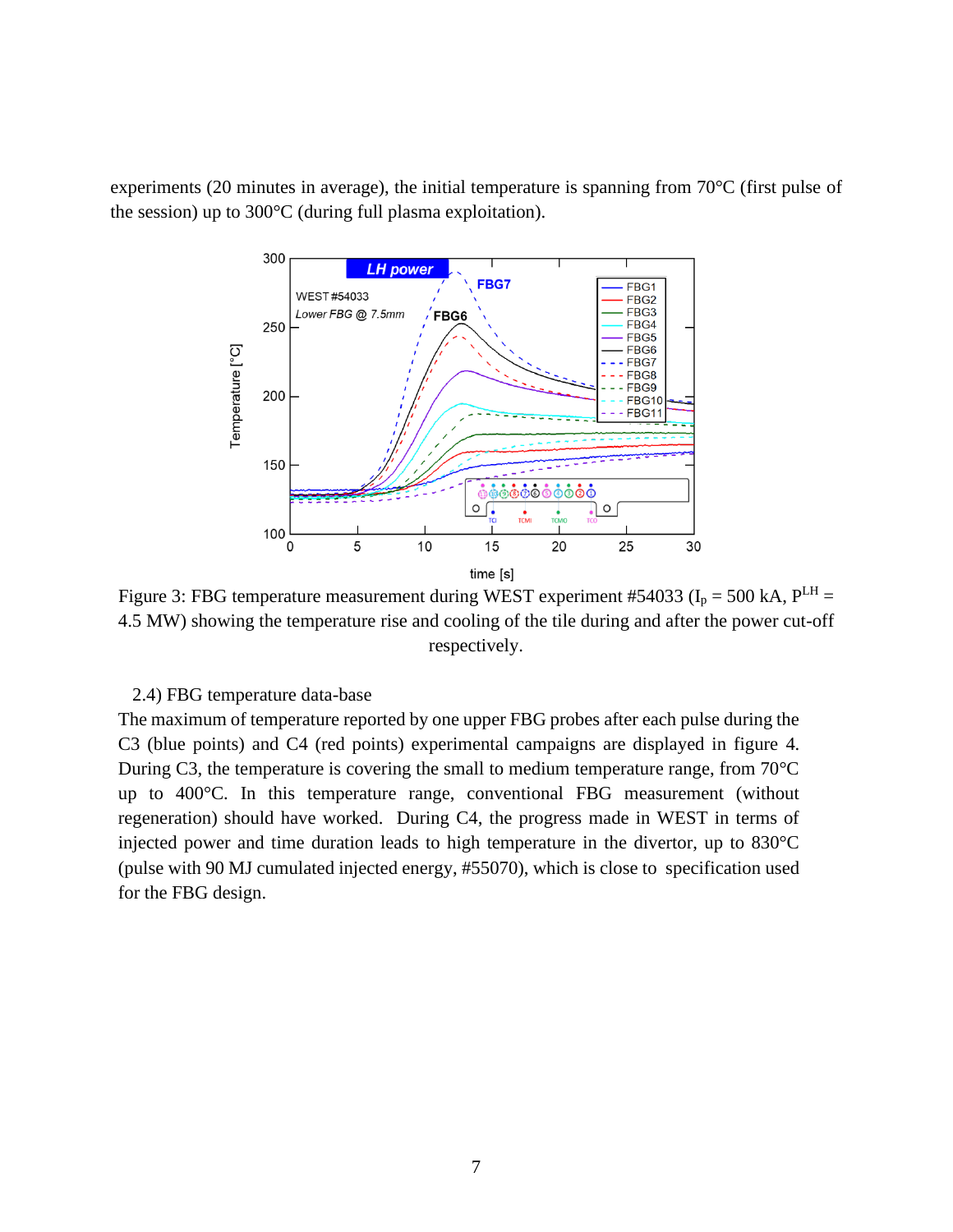

Figure 4: maximum temperature per pulse reported during C3 and C4 experimental campaigns.

Using the FBG temperature measurements, we have been able to derive the heat flux and temperature distribution at the top surface [17]. So far, the maximum peak heat flux computed from the FBG database is  $\sim$  5 MW.m<sup>-2</sup> on the OSP (high power experiment #54719). The maximum surface temperature computed from the same database is about 1000 °C (pulse with 90 MJ cumulated injected energy, #55070) thus below the technological limit of 1200°C to avoid any degradation of the W-coating (recrystallization, cracks and delamination). About 110 pulses experienced high temperature, typically  $>400^{\circ}$ C, where conventional FBG system would failed and potentially not recover because of the erasure of the gratings. Regenerated FBG reached the high temperature domain and the 44 FBG gratings installed in WEST still survive (4 FBG probes, 11 gratings each) at the end of the campaigns.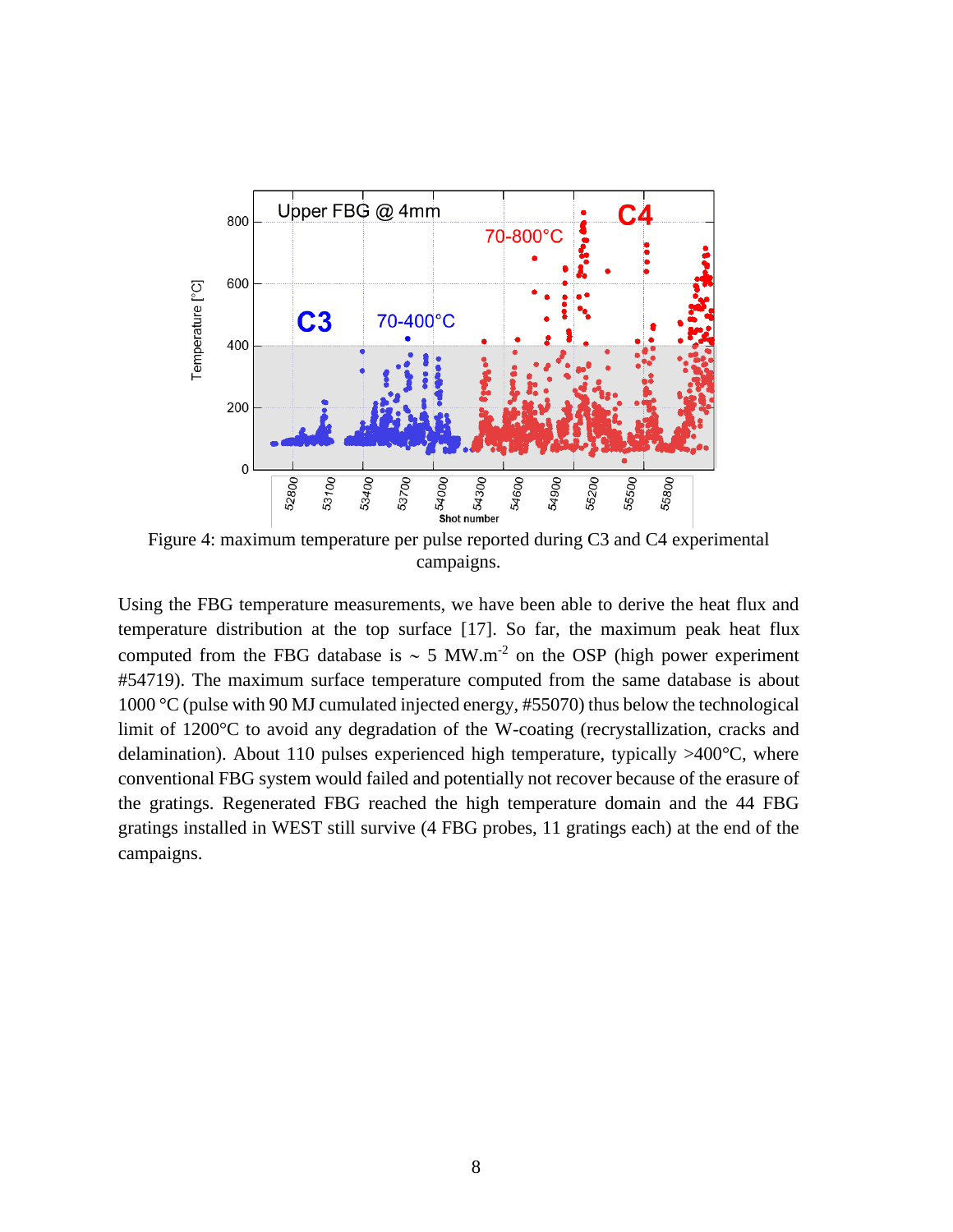

Figure 5: Temperature rise of the divertor PFU as function of the cumulated plasma energy during the overall plasma experiments (C3 and C4 experimental campaigns).

The absolute temperature achieved at the end of the pulse, is the combination of the accumulated energy through previous experiments and the heating of the divertor PFUs due to plasma heat load. To evaluate the progress achieved in WEST in term of energy accumulated in the divertor during one pulse, it is useful to subtract the initial temperature and look at the temperature rise during the overall plasma experiments  $\Delta T = (T_{max} - T_0)$ , this is plotted as function of the cumulated plasma energy in figure 5. During C3 experimental campaign the maximum temperature rise was 300°C with about 40 MJ injected energy while it reaches 600°C with 90 MJ injected energy (#55070) during C4. The large data scattering is explained by the experimental scenario which is varying from pulse to pulse: magnetic equilibrium (upper or lower single null, far or close X-point), machine conditioning (cleaning discharge, boronization), heating power settings (ICRH, LHCD, position and edge density), plasma radiation and fueling.

#### **3. Dynamic of the spectrum under high temperature measurements**

The highest temperature measured with FBG system is 830°C. The experiment has been specifically designed to expose pre-damaged monoblocks to significant plasma duration and heat load. Figure 6 displays the temperature time traces recorded during this experiment for each of the eleven FBGs. The main plasma parameters are kept constant for about 20s duration: injected power  $P_{\text{inj}} = 4.5$  MW, plasma current I<sub>p</sub> = 500kA, the line-averaged density  $\bar{n}_e \sim 4 \times 10^{19}$  m<sup>-2</sup>. The magnetic field is  $B_T = 3.7$  T and the X-point is 75 mm above the target (far X-point magnetic configurations). The outer strike point (OSP) is located between FBG#9 and FBG#8, more likely near FBG#8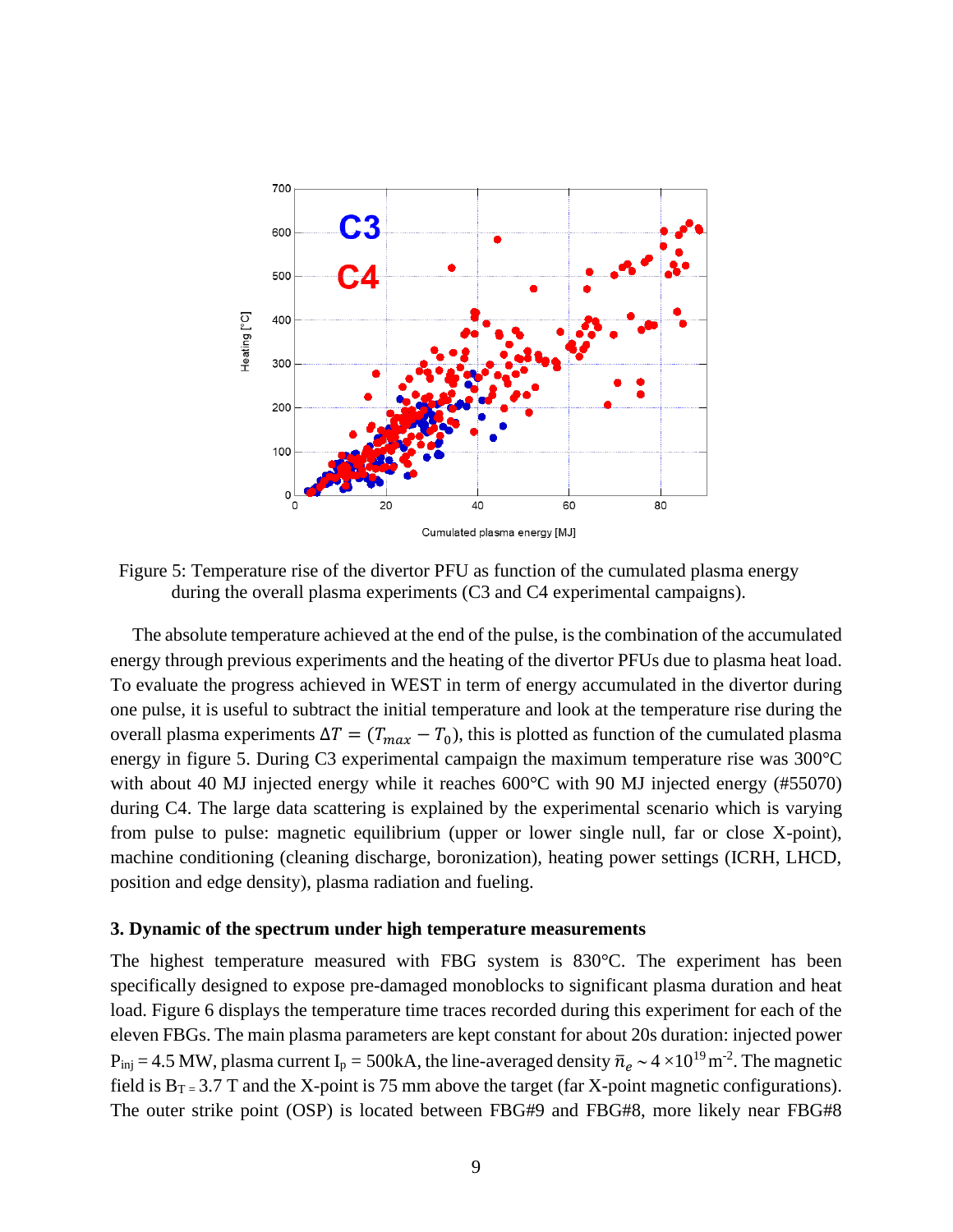exhibiting the highest temperature. FBG#9 is located in the private flux region (toward high field side) and FBG#7 is located in the Scrape-Off Layer (SOL) region (toward low field side). The cumulated injected energy is 90 MJ, which is one of the most energetic experiment performed in WEST with the lower single null magnetic configuration so far (150 MJ has been obtained in upper single null configuration running with a fully actively cooled divertor and no FBG system). The initial temperature of the W-coated PFU (on the lower divertor) was about 210°C and final temperature is about 830°C. The heat flux computed with the 2D CGM method [17] using the FBG measurements is about 3.5 MW.m<sup>-2</sup> on the top surface of the component and the heat flux decay length measured on the target is  $\lambda_q = 20$  mm. The surface temperature computed for this pulse is 1000°C, which is below the temperature limit to avoid tungsten recrystallization.



Figure 6: FBG temperature measurement during WEST experiment #55070 (upper FBG probe located 4mm below the surface).

Another important technological issue for FBG temperature measurement is the presence of temperature gradient on the scale of the grating. For the experiment depicted above, the temperature difference between FBG#8 and FBG#7 is about 250°C. The space between two FBG being 12.5mm, we can estimate the average temperature gradient:  $\left\langle \frac{\Delta T}{\Delta L} \right\rangle$  $\frac{\Delta T}{\Delta x}$  = 20°C/mm. The size of the FBG being 3 mm, this means we have about 60 °C temperature gradient along the grating. Consequently, the grating period  $\Lambda$  (equation 1) can vary spatially giving rise to peak broadening and collapsing. The dynamic of the peak collapsing due to temperature gradients is illustrated in figure 7. During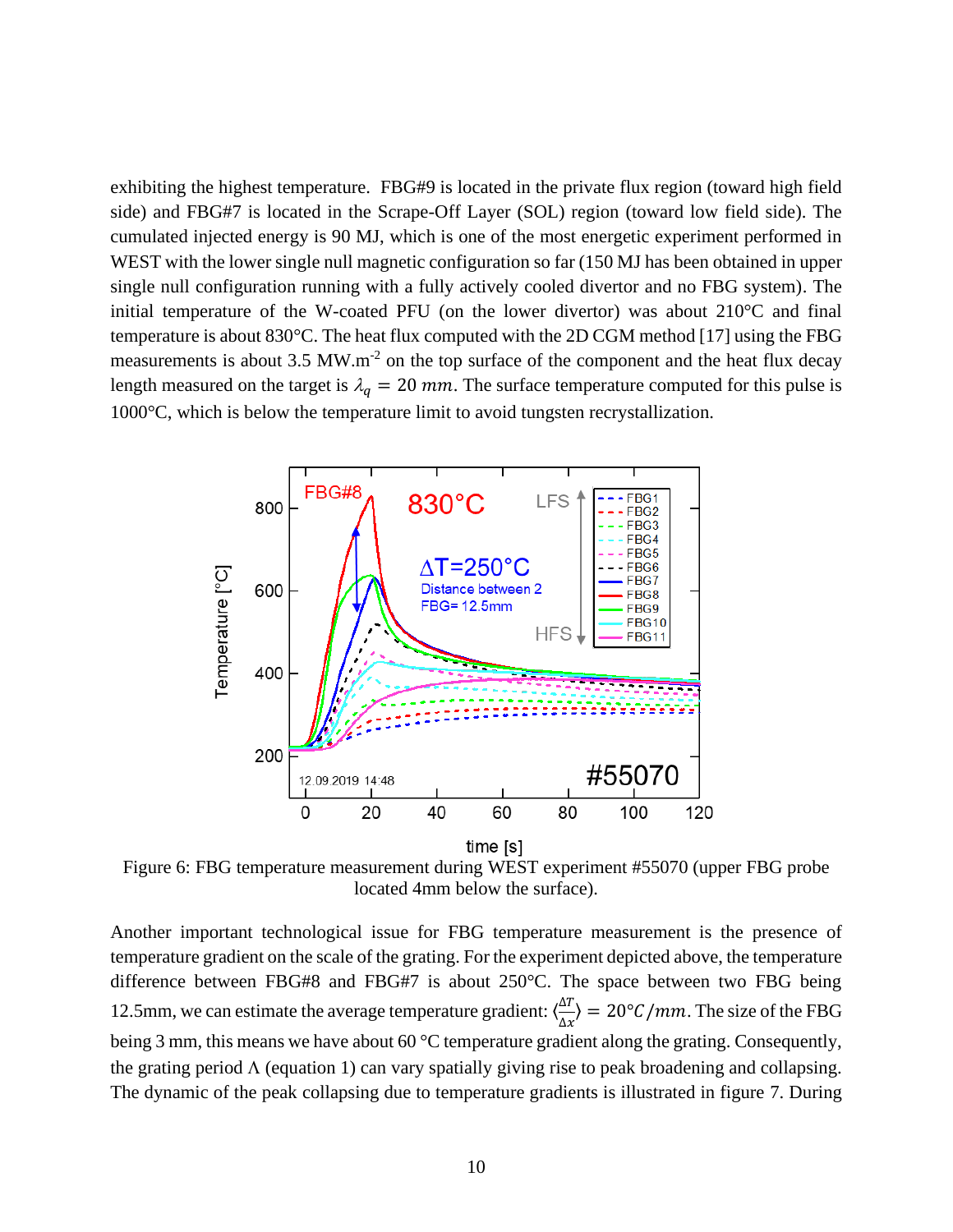the first couple of seconds, the peak is shifted due to temperature rise in the component. Then, after 6 s, the peak amplitude starts to decrease and becomes broader because of the multi-resonance occurring in the grating due to the temperature gradient: the temperature gradients induce a chirp of the grating pitch along its length. After power cut-off and plasma current ramp down occurring at 20s, the temperature drops and the Bragg peak is rapidly recovered because the heat diffuses along the component and the strong temperature gradient is removed in less than 2s. Despite the collapsing process, the position of the peak was properly detected allowing the temperature measurement. The hard limit for temperature measurement would be the full collapsing of the Bragg peak, which could appear under higher temperature gradients.



Figure 7: Spectrum of the Bragg peak FBG#8 at different time step (#55070). During heating phase (a) exhibiting peak collapsing due to  $T^{\circ}$  gradient and followed by cooling phase (b) with peak recovery.

### **4. Ageing of the FBG diagnostic**

One of the main issue with FBG measurement is the irreversible erasure of the grating under high temperature. Regenerated FBGs is an efficient approach to get temperature-stable gratings up to 900 °C during thousands of hours and even beyond in temperature over limited timescale. Even if the heat load is not continuously applied to the instrumented PFUs (as depicted in section 2), the FBG-based sensing lines must stay operational without any maintenance or replacement during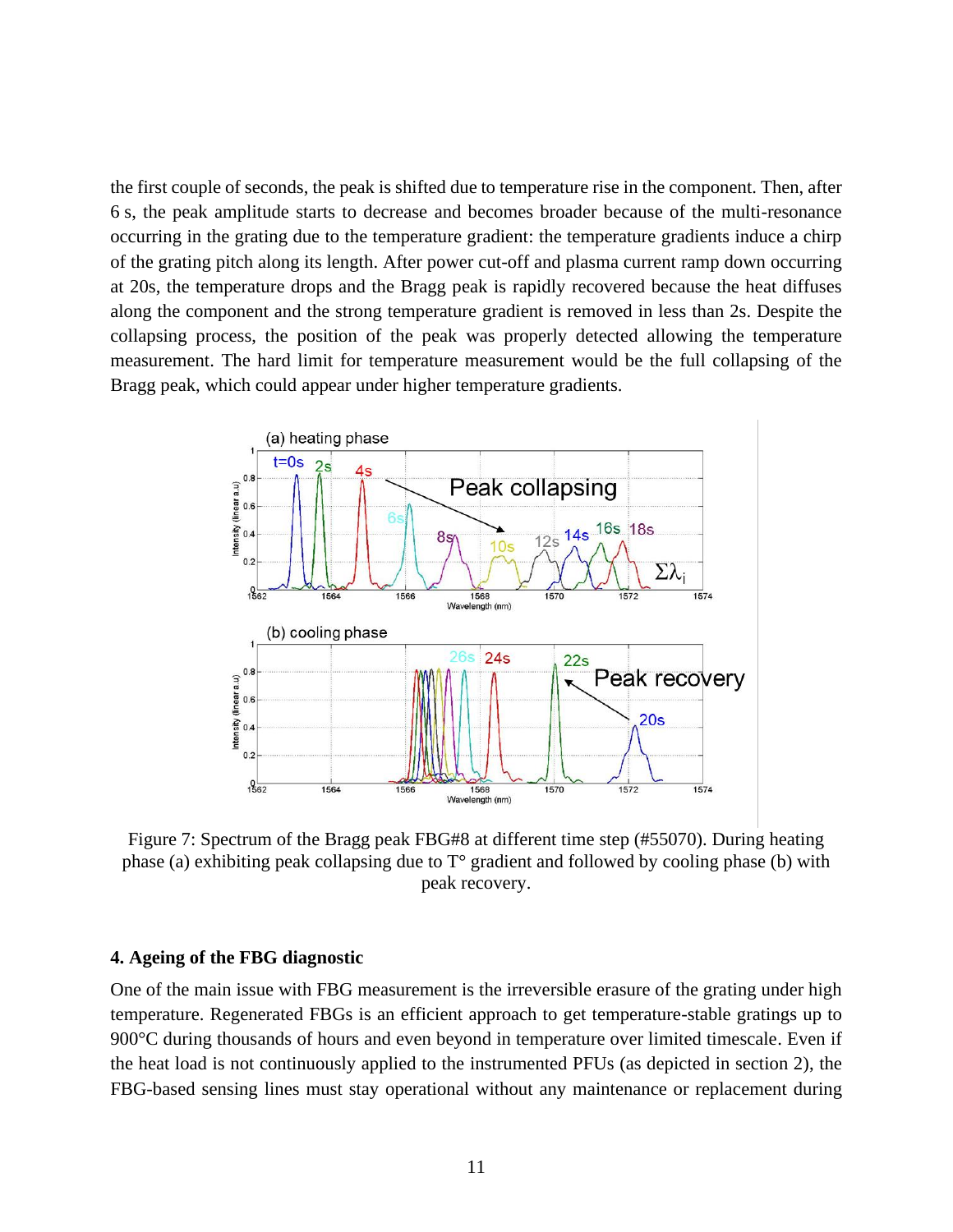several years. The use of FBG in WEST tokamak represents a unique feedback on long-term use of FBG under extreme condition (high heat load, fast temperature rise, strong temperature gradient, intense magnetic field, vacuum condition and presence of neutrons from fusion reaction). Regarding the fusion reactions (mainly between deuterium nucleus in the WEST device), cumulated neutron measurements gives about  $3.5x10^{15}$  neutrons during the full period of operation in the overall device. The FBG probes are located at 0.7m from the plasma center and major radius is R<sub>0</sub> = 2.5m (see figure 1). At this position, the neutron fluency is therefore about  $1,5x10^{10}$  n/cm<sup>2</sup>, which is actually too small to produce any damage on the fiber as shown in [19]. As seen in section 2, the system was working successfully during more than 3 years in the WEST tokamak. To investigate the ageing of the system, we propose first to compare the FBG spectrum before WEST operation and after removal of the diagnostic from WEST (see figure 8). We can first observe that the baseline has decreased by about 2 dB while the peak amplitude remains constant  $\sim$ 10 dB after three years of operation. The decrease of the baseline could be attributed to potential changes in reflection inside the fiber. However, the baseline is eliminated in the data processing (peak detection algorithm), therefore this has no incidence on the peak detection. Most importantly, the peak amplitude is the main indicator of the quality of the grating. Since we do not observe variation of the peak amplitude, we can conclude that the refractive index modulation corresponding to the FBG does not suffer any degradation.



Figure 8: WEST FBG spectrum before plasma exploitation (blue) and after diagnostic removal (red) recorded at room temperature.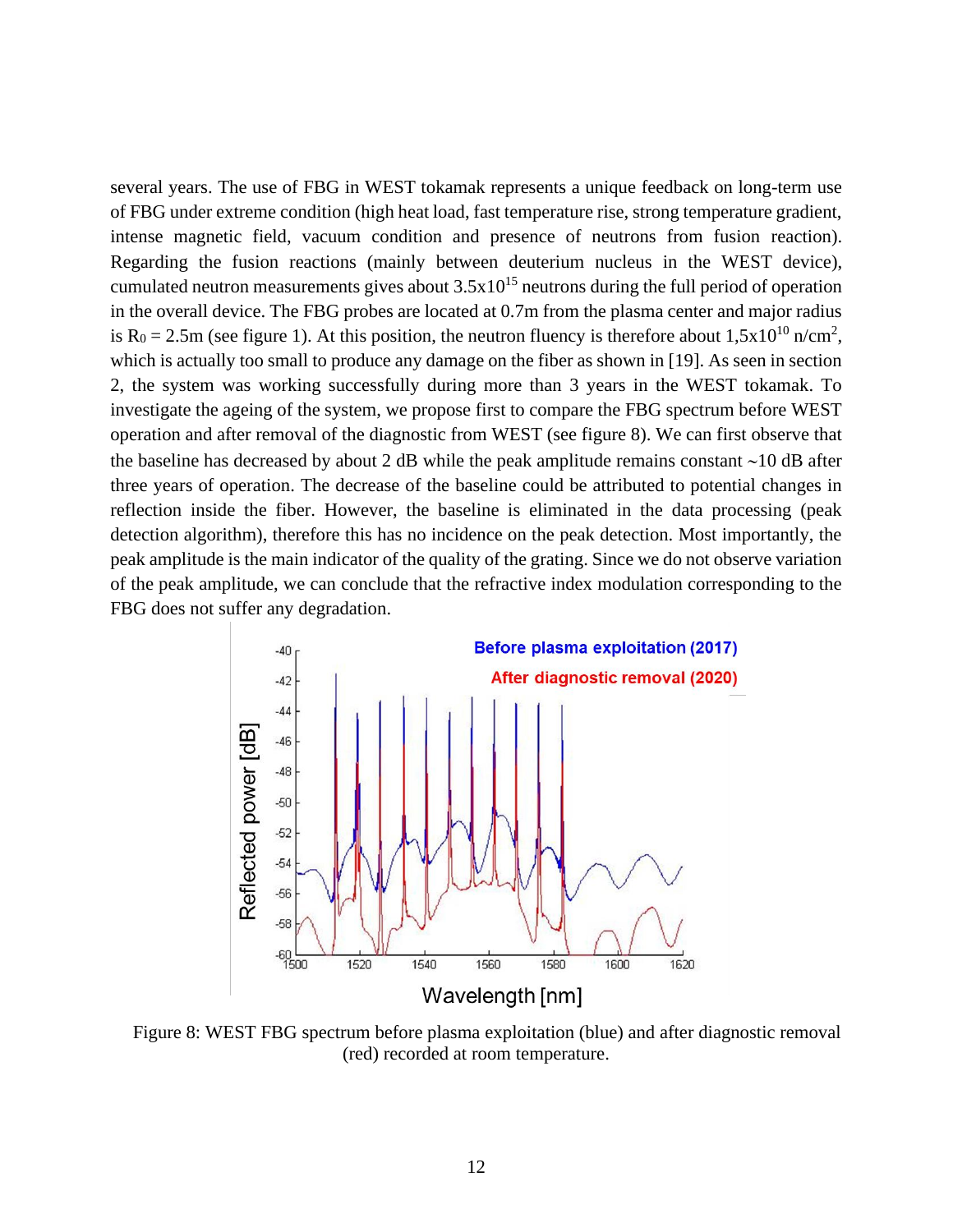To complete this first observation, we have compared the temperature measurements provided by the FBG system with the thermocouple diagnostic, a well-established and robust system. The integration of the TC in the machine is almost identical to the FBG system. The TC and FBG are physically located in different port-plugs with exactly the same location (in the maximum heat flux region for the OSP) regarding the toroidal ripple modulation (30° toroidal symmetry). The integration in the component is slightly different, as shown in figure 9. To minimize the cabling in the divertor, we are limited to four TCs embedded in a single component. The distance between two TC is 37.5 mm, three time larger than the distance between two consecutive FBGs (12.5 mm). The TCs are inserted in 1mm diameter hole directly inside the component while FBG probes are inserted in a lateral groove running out along the component. The position of the sensing points regarding the top surface are similar to the FBG system: TCs are located 7.5 mm below the surface. The temperature time trace measured with FBG (full lines) and TC (dashed lines) diagnostic are compared in figure 9 during WEST experiment specifically designed to get the outer strike point (OSP) well aligned with TC and FBG spot measurement (namely TCMI and FBG#7) with the Xpoint located at 80 mm above the target. The plasma experiment has been performed at the end of the C4 experiment campaign, before the removal of the diagnostic. The pulse lasts for about 10s duration, the injected power is  $P_{\text{inj}} = 4.5$  MW and plasma current is  $I_p = 500$  kA. Before the pulses, the initial temperature are about 180 $\pm$ 5 °C for TC target and 167 $\pm$ 7 °C for FBG target, both targets being located in two different sectors at the same position regarding the toroidal modulation of the magnetic field (ripple effect). The temperature are supposed to be homogeneous in the components because the time duration between two plasma experiments is always longer than 15 minutes. The average difference between the two measurements is about 13 °C, which is perfectly on-line with laboratory measurement performed before the installation of the system in the device. As shown in [3], FBG measurements have a systematic offset of 10 °C compared to the TC. During the plasma experiment, the temperature rise are similar for FBGs and TCs. The dynamic is really different as function of the position of the sensor because of the heat flux distribution on the top surface, with the centimeter size heat flux decay length on the right side of the component (in the SOL region) and even shorter decay length in the left side of the component (in the private flux region). The overall dynamic is very well reproduced with both FBG and TC systems. After three years of operation, no particular drift in the temperature measurement is detected.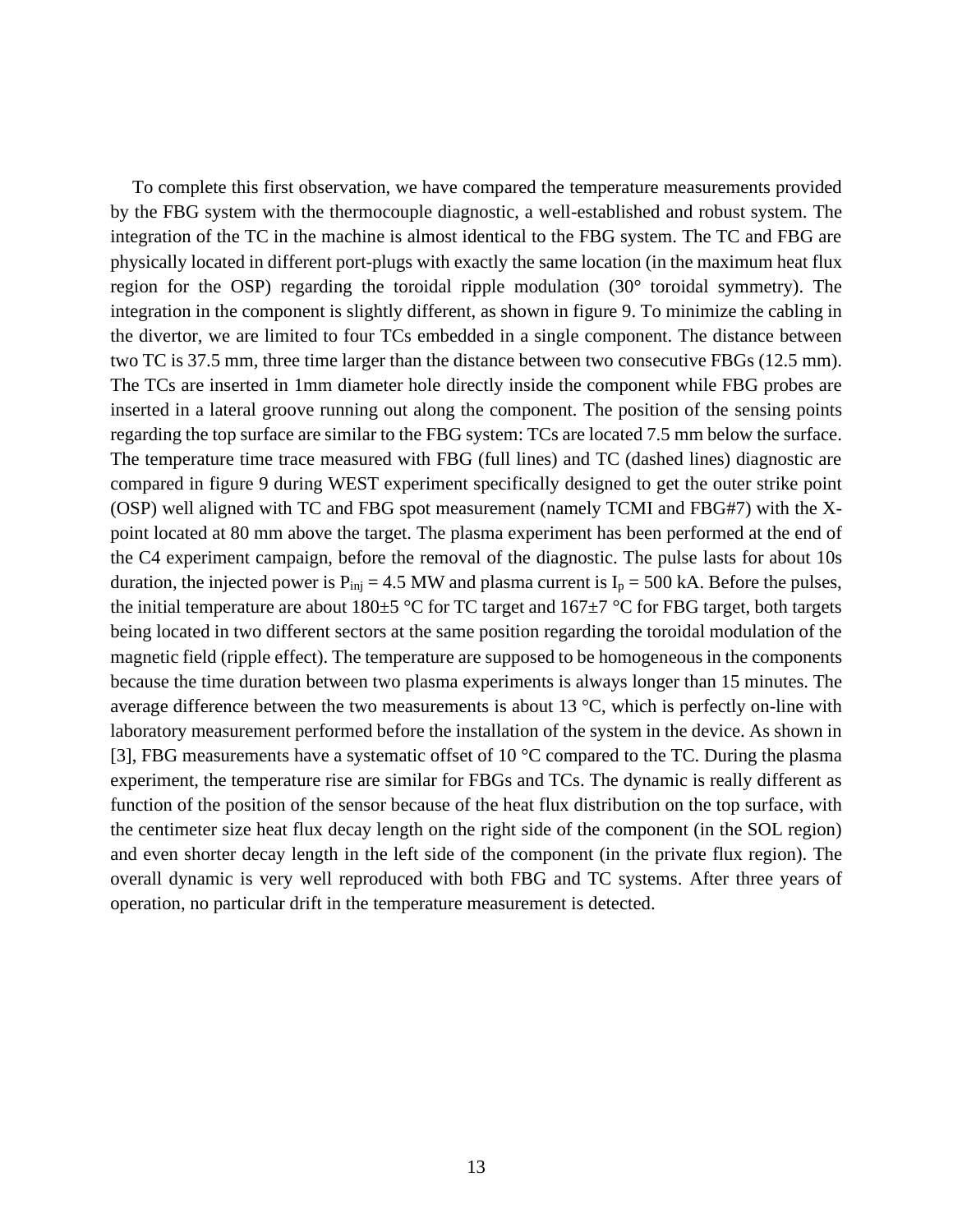

Figure 9: Comparison between TC (dashed lines) and lower FBG (full lines) measurements during pulse #54936.

## **7. Conclusion**

Regenerated FBGs preserve all the advantages of FBG-based metrology such as low intrusivity, immunity to electromagnetic field and multiplexing capabilities. The use of regenerated FBGs in WEST tokamak represents a unique feedback in fusion research device. The system was located in the most severe condition in the machine and has been routinely used during three years. It has survived to high heat load (5MW.m<sup>-2</sup>), numerous plasma experiments (2600), high temperature (up to 830°C), fast temperature rise (30°/s), strong temperature gradients (20°/mm), intense magnetic field (3.7T), vacuum condition and noticeable gamma and neutron fluence from fusion reaction  $(1,5.10^{10} \text{ n/cm}^2)$ . The results presented in this paper demonstrate that FBG technology provides an accurate and reliable way to measure the temperature of plasma facing components. FBG measurement have been used all along this period to crosscheck the IR thermography measurements and characterize the plasma heat load [20]. Experimental outcomes are highly satisfactory and WEST has decided to install new FBG in the actively cooled components made of bulk tungsten monoblocs (ITER-like technology) as foreseen in the second phase of the WEST project [21]. In broader extent, FBG constitutes a promising sensing technology for measurements into severe environments such as those present in Fusion- and Fission-related nuclear applications.

**Acknowledgments:** This work has been carried out thanks to the support of the A\*MIDEX project (n° ANR-11-IDEX-0001-02) funded by the « Investissements d'Avenir » French Government program, managed by the French National Research Agency (ANR). The plasma experiments have been carried out within the framework of the EUROfusion Consortium and has received funding from the Euratom research and training program 2014–2018 and 2019-2020 under grant agreement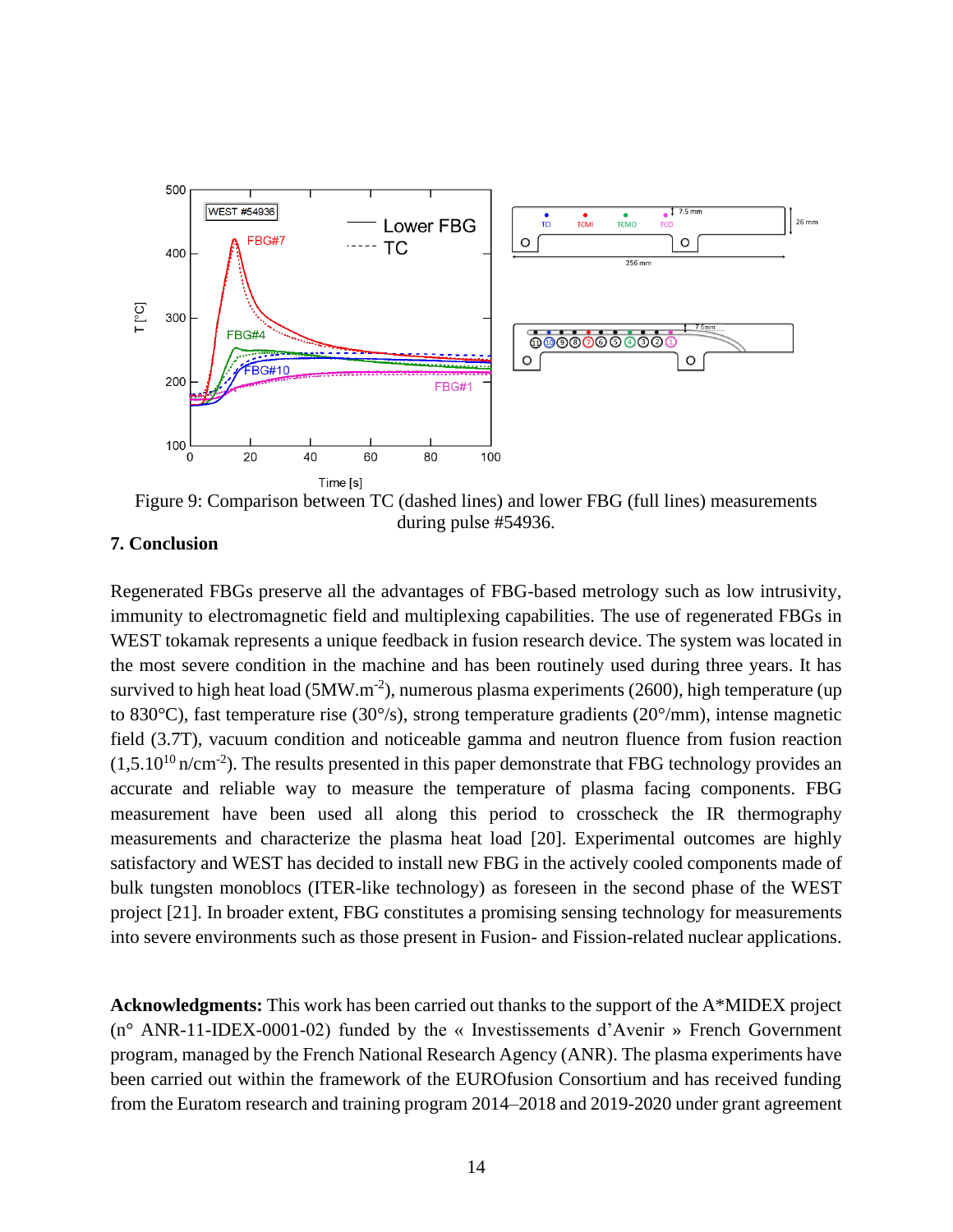No 633053. The views and opinions expressed herein do not necessarily reflect those of the European Commission or the ITER Organization.

## **References:**

[1] J. Bucalossi et al., "The WEST project: Testing ITER divertor high heat flux component technology in a steady state tokamak environment," *Fusion Engineering and Design*, vol. 89, no. 7, pp. 907–912, Oct. 2014, doi: 10.1016/j.fusengdes.2014.01.062.

[2] M. Missirlian *et al.*, "The WEST project: Current status of the ITER-like tungsten divertor," *Fusion Engineering and Design*, vol. 89, no. 7, pp. 1048–1053, Oct. 2014, doi: 10.1016/j.fusengdes.2014.01.050.

[3] Y. Corre *et al.*, "Integration of fiber Bragg grating temperature sensors in plasma facing components of the WEST tokamak," *Review of Scientific Instruments*, vol. 89, no. 6, p. 063508, Jun. 2018, doi: 10.1063/1.5024514.

[4] K.O. Hill and G. Meltz. Journal of Lightwave Tehcnology, VOL. 15, NO. 8, August 1997 [5] A. Poncet, S. Brun, A. Foussat, R. Gallix, J. Knaster, F. Rodriguez-Mateos, and F. Simon IEEE TRANSACTIONS ON APPLIED SUPERCONDUCTIVITY, VOL. 22, NO. 3, JUNE 2012 9500604

[6] A. Li Puma, G. Aiello, F. Gabriel, G. Laffont, G. Rampal and J.-F. Salavy. Fusion Engineering and Design. 85 (2010) 1642 – 1652

[7] K. Ioki, A. Bayon, C.H. Choi, E. Daly, S. Dani, J. Davis, B. Giraud,Y. Gribov, C. Hamlyn-Harris, C. Jun, B. Levesy, B.C. Kim,E. Kuzmin, R. Le Barbier, J.-M. Martinez, H. Pathak,J. Preble, J.W. Sa, A. Terasawa, Yu. Utin, X. Wang. Fusion Engineering and Design 88 (2013) 590– 596 [8] C. Lescure, S. Hotchin, E. Ivings, M.F. Johnson, V. Riccard, M. Walsh, A. West. Fusion Engineering, 2009. SOFE2009. 23rd IEEE Symposium. DOI: [10.1109/FUSION.2009.5226470](https://doi.org/10.1109/FUSION.2009.5226470) [9] C. Vorpahl, W. Suttrop, M. Ebner, B. Streibl, H. Zohm, the ASDEX Upgrade TeamMax. Fusion Engineering and Design 88 (2013) 537– 540

[10] [Fibre Bragg grating sensors for fusion diagnostics: Temperature monitoring of a tungsten](https://apps.webofknowledge.com/full_record.do?product=UA&search_mode=GeneralSearch&qid=2&SID=7D1kj4iZhyiCfbsvCFs&page=1&doc=1)  [mono-block mock-up under high heat flux,](https://apps.webofknowledge.com/full_record.do?product=UA&search_mode=GeneralSearch&qid=2&SID=7D1kj4iZhyiCfbsvCFs&page=1&doc=1) Fusion Engineering and Design, 150(2020)111378. https://doi.org/10.1016/j.fusengdes.2019.111378

[11] Multi-parameters measurement of EAST PFCs prototype with FBG sensors, Fusion Engineering and Design, 122(2017)1-7. https://doi.org/10.1016/j.fusengdes.2017.10.005

[12] G. Laffont, R. Cotillard and P. Ferdinand. Meas. Sci. Technol. 24 (2013) 094010 (5pp)

[13] M. Firdaouss, Y. Corre, P. Languille, H. Greuner, E. Autissier, C. Desgranges, D. Guilhem,

J.P. Gunn, M. Lipa, M. Missirlian, J.-Y. Pascal, C. Pocheau, M. Richou and E. Tsitrone. Phys. Scr. T167 (2016) 014012 doi:10.1088/0031-8949/2016/T167/014012

[14] M.-H. Aumeunier, M. Kocan, R. Reichle and E. Gauthier. "Impact of reflections on the divertor and first wall temperature measurements from the ITER infrared imaging system". Nuclear Materials and Energy 000 (2017) 1–5. https://doi.org/10.1016/j.nme.2017.02.014